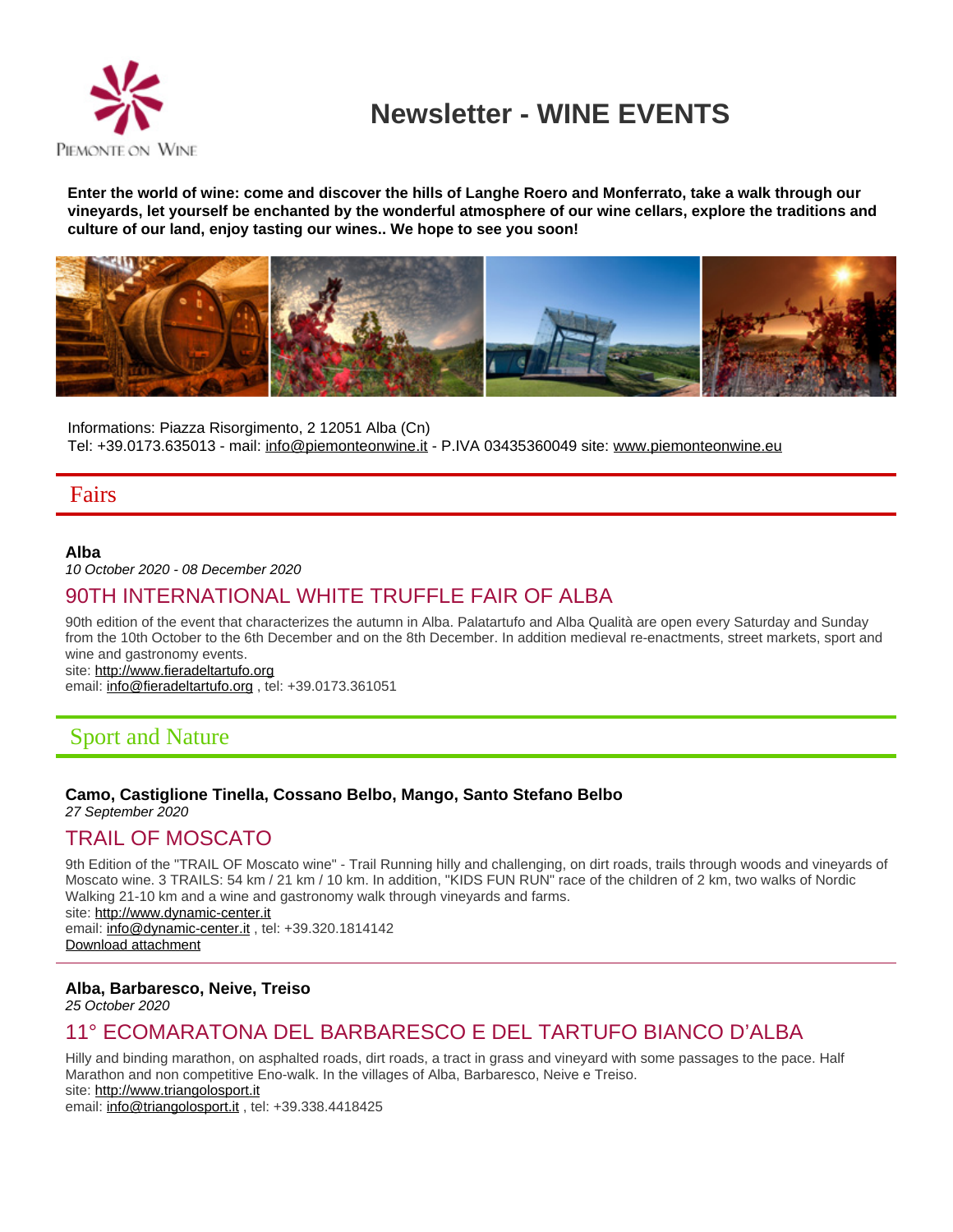#### **Barolo**

14 June 2020 - 13 December 2020

### IL WIMU DELLE FAMIGLIE

Every second Sunday of the month special visits to the Castle of Barolo dedicated to families in a way more social and "do-it-yourself", with the purchase of a playful sort of map to play together with mom and dad to seek details and take notes about the museum, and then maybe share the experience - for families more accustomed to technology - through social networks. On reservation, from 10.30 am to 6.00pm. Cost: adults € 7.00, children 6-14 € 1.00 first children, € 3.00 from the second children, under 5 free admission, plus € 2.00 per each family group. For families with children from 6 to 12 years.

## site:<http://www.wimubarolo.it www.barolofoundation.it>

email: info@wimubarolo.it , tel: +39.0173.386697

## Music

### **Langhe Monferrato Roero**

20 June 2020 - 02 August 2020

## SUONI DALLE COLLINE DI LANGHE E ROERO

Concerts, seminars, workshops, exhibitions and collateral events. Langhe and Roero's historic churches, cellars and palaces will be the concerts' venues. Free entrance on reservation on the web site [www.albamusicfestival.com](https://docs.google.com/forms/d/e/1FAIpQLSfeB5G0ENypTo7AUsCyHcW6f02A6W52HuwOTU3_kAi63fVucw/viewform)

site:<http://www.albamusicfestival.com> email: info@albamusicfestival.com, tel: +39.0173.362408 [Download attachment](http://www.piemonteonwine.it/allegati/SdC2020_200706034300.pdf)

## Wine and Gastronomy

### 01 July 2020 - 31 August 2020

## SENTIERI GASTRONOMICI

Walking excurtions and food and wine tours, guided by hiking guides or tour guides. On Saturdays in August, you can enjoy the countyside of Castagnole delle Lanze, discover and taste the local wine, hazelnut and saffron. On Sundays in August, the protagonist is San Damiano d'Asti, with the San Luigi vineyards.

Info & booking: +39 0141 1768040 info@sentierigastronomici.it [www.sentierigastronomici.com](http://www.sentierigastronomici.com)

### **Serralunga d'Alba**

03 July 2020 - 31 July 2020

## FRIDAY APERITIF

On Fridays in July, Fontanafredda is waiting for you for the aperitif at the lake garden by Osteria Disguido. Local food, great wines, music and a relaxing atmosphere. From 6.30 pm to 10.30 pm. Info & booking:

**Fontanafredda** via Alba 15 - Serralunga d'Alba (CN) +39 0173 626442 info@osteriadisguido.it [www.fontanafredda.it](http://www.fontanafredda.it)